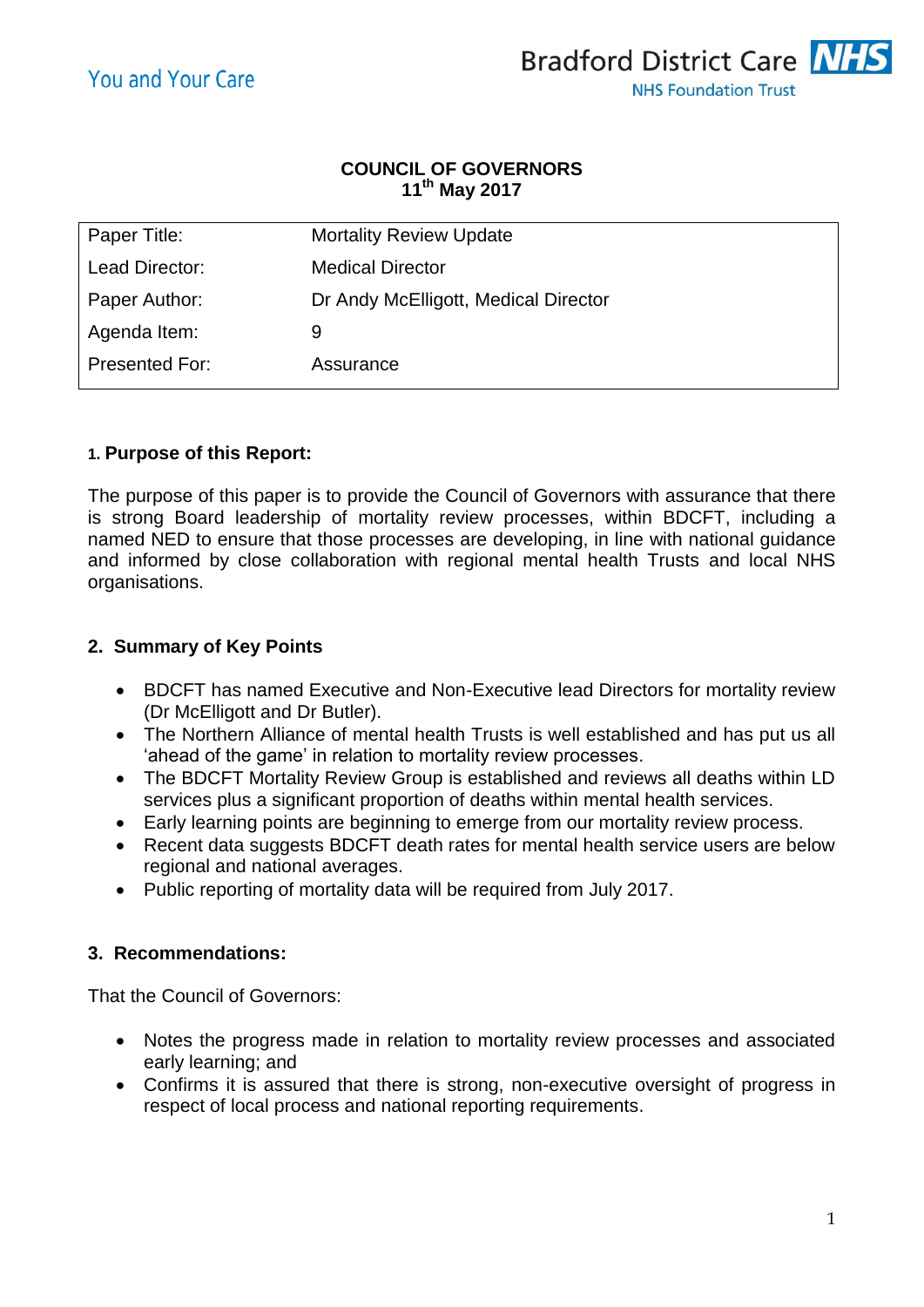## **1. Background**

We have known for decades that people with a learning disability and those with mental health problems are dying prematurely.

The 2015 Mazars inquiry revealed very low numbers of investigations or reviews of deaths at Southern Health NHS Foundation Trust where, over a four year period, fewer than 1% of deaths within learning disability services and 0.3% of deaths in mental health services were investigated as a serious incident (SI).

These figures and the lack of interest in patient safety and learning from deaths reflected the reality as described by families of patients at Southern Health. As a result, there has been significant national focus on how Trusts identify, investigate and learn from the deaths of their patients.

From July 2017 all Trusts must publish, on a quarterly basis, specified information on deaths, including those that are assessed as more likely than not to be due to problems in care, and evidence of learning and action that is happening as a consequence of this information.

This paper aims to provide assurance that the Trust is taking all necessary action to ensure high quality mortality review processes are in place and that we will be in a position to publish accurate synopses, including how learning is being disseminated.

## **2. National Developments**

In December 2016, the CQC published its review 'Learning, candour and accountability'.

[https://www.cqc.org.uk/sites/default/files/20161213-learning-candour-accountability-full](https://www.cqc.org.uk/sites/default/files/20161213-learning-candour-accountability-full-report.pdf)[report.pdf](https://www.cqc.org.uk/sites/default/files/20161213-learning-candour-accountability-full-report.pdf)

In response, the Secretary of State accepted the report's recommendations and made a range of commitments to improve how the NHS learns from reviewing the care provided to patients who die.

Fundamental to the commitments are strengthened governance and capability, increased transparency through improved data collection and reporting, and better engagement with families and carers.

A national 'Learning from Deaths' conference was attended, on March 21<sup>st</sup>, by Dr McElligott and Dr Butler.

As outlined above, we know already that from April 2017 we must collect and publish, on a quarterly basis (initial publication in July), specified information on deaths, including those that are assessed as more likely than not to be due to problems in care, and evidence of learning and action that is happening as a consequence of this information. CQC/NHSI have suggested that best practice would be an agenda item and a paper to the public Board meeting in each quarter.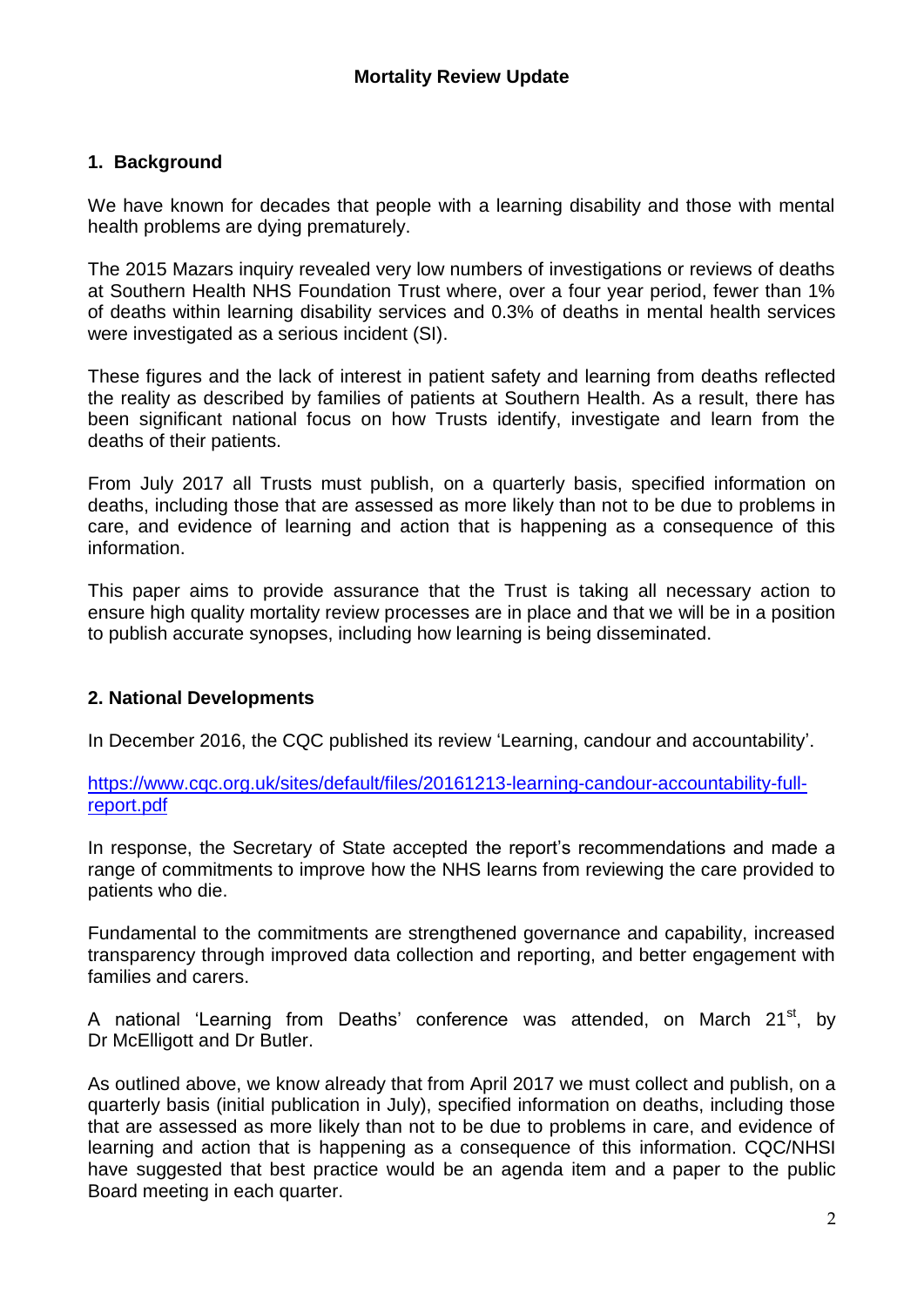All deaths within learning disability services must be reported through the 'Learning Disabilities Mortality Review' (LeDeR) Programme which is commissioned by the Healthcare Quality Improvement Partnership (HQIP) on behalf of NHS England and delivered by the University of Bristol. A key part of the LeDeR Programme is to support local areas to review the deaths of people with learning disabilities. The programme is developing and rolling out a review process for the deaths of people with learning disabilities, helping to promote and implement the new review process, and providing support to local areas to take forward the lessons learned in the reviews in order to make improvements to service provision. The LeDeR Programme will also collate and share the anonymised information about the deaths of people with learning disabilities so that common themes, learning points and recommendations can be identified and taken forward into policy and practice improvements.

#### **3. Local process**

Following publication of the Mazars report, an alliance of mental health trusts from Yorkshire, Cumbria and the North-East was formed, (the Northern Alliance), which is supported by the individuals from Mazars who undertook the Southern Health investigation. The alliance meets on a quarterly basis with a remit to share current, mortality review practice (including innovations and challenges), hear the latest national thinking and developments, share Trust-level mortality data and develop a common approach to mortality review across the region. BDCFT representation is via the Medical Director and the Serious Incident Manager and we have attended and contributed to every alliance meeting held so far.

Comparative mortality data across the Northern Alliance trusts has previously been presented to Quality and Safety Committee and to Board. This showed BDCFT to be above average at identifying deaths via the incident reporting system but to have a relatively low number which then proceeded to level 1 local review. This is now being addressed by the Mortality Review Group (MRG).

More recently Mazars has produced a draft data pack, based on Office of National Statistics and Mental Health Minimum Data Set returns, which shows BDCFT service users to have lower death rates (both crude and standardised) and lower premature death rates in comparison to other Northern Alliance Trusts.

The BDCFT Mortality Review Group was established in December 2016 and meets for one hour, every week, chaired by the Medical Director. Other attendees include the Head of Mental Health Services, Serious Incident Manager and representatives of the Safety, Risk and Resilience team.

The MRG reviews the deaths of all mental health and LD service users which have been identified by services (and therefore reported as an 'incident' as per Trust policy) with numbers averaging around 10 per week. The electronic records of each service user are scrutinised at MRG and cases are either closed, kept open awaiting further information (usually cause of death information from a Coroner), referred for local review (level 1 investigation), referred for LD-specific review (for every LD death) or agreed to be an SI requiring level 2 investigation (full case review incorporating 'root cause analysis' methodology).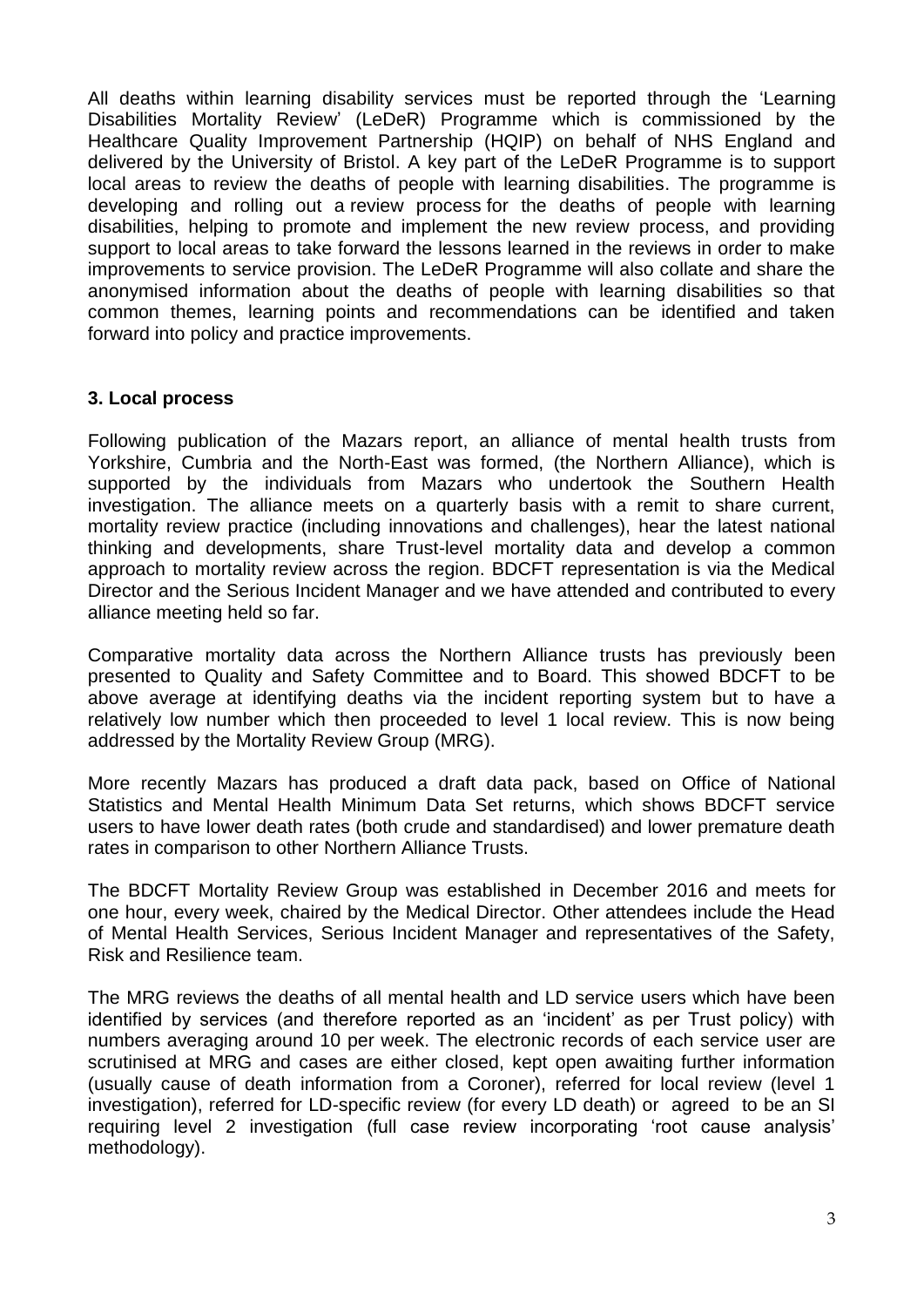Following local/LD reviews, the investigating officers attend MRG to outline their findings and any associated learning/actions taken.

One MRG also looked at all deaths, within mental health and LD, of which we became aware by searching the national spine (i.e. those deaths of which teams were unaware and had not, therefore, been reported as incidents). The number of these deaths is roughly equal to the number reported as incidents and, although some learning was identified, the MRG felt that we currently lack the capacity to undertake case note review on all of these. The majority of these deaths were in older people with whom the Trust had had very limited contact (e.g. assessed once and discharged by the liaison team or assessed and discharged by memory assessment).

All deaths within Learning Disability services are also reported to the LeDeR programme as described above.

An important learning point to emerge has been the lack of information exchange between local NHS organisations (trusts, CCGs, GPs) following a death. This has been recognised, both nationally and locally, as an area for improvement and the Medical Directors of the three local Foundation Trusts met earlier this week (May  $8<sup>th</sup>$ ), along with senior CCG representatives, to discuss how to address this.

## **4. Local results and learning**

The following figures and narrative were reported to **Quality and Safety Committee** in March and give an indication of the early, emerging learning:

From 01/12/16 – 19/02/17 **93 deaths** were reported and reviewed by MRG.

- 24/93: Deaths of residential/nursing home patients
- 2/93: Deaths of hospice patients
- 9/93: Deaths investigated and reviewed as an SI
- 6/93: On watching brief awaiting further information
- 3/93: Local review completed and outcomes reviewed by MRG  $\circ$  1/3 local reviews identified a learning opportunity
- 4/93: Ongoing local review
- 4/93: Death of person with learning disability
	- $\circ$  3/4 LD deaths with a completed local review
	- $\circ$  1/3 local reviews identified a learning opportunity
	- $\circ$  1/4 LD deaths with a local review ongoing

Excluding the Serious Incidents, so far, no potentially avoidable deaths have been identified but learning opportunities have been identified in seven of the remaining 84 deaths as follows:

- Two cases where the same mistake by an individual administrator led to delayed assessment. The individual has been advised of correct procedure.
- One case where a referral, from a community mental health team to psychological therapies, went missing without an audit trail; this case has led to a review of our internal referral pathways which is ongoing.